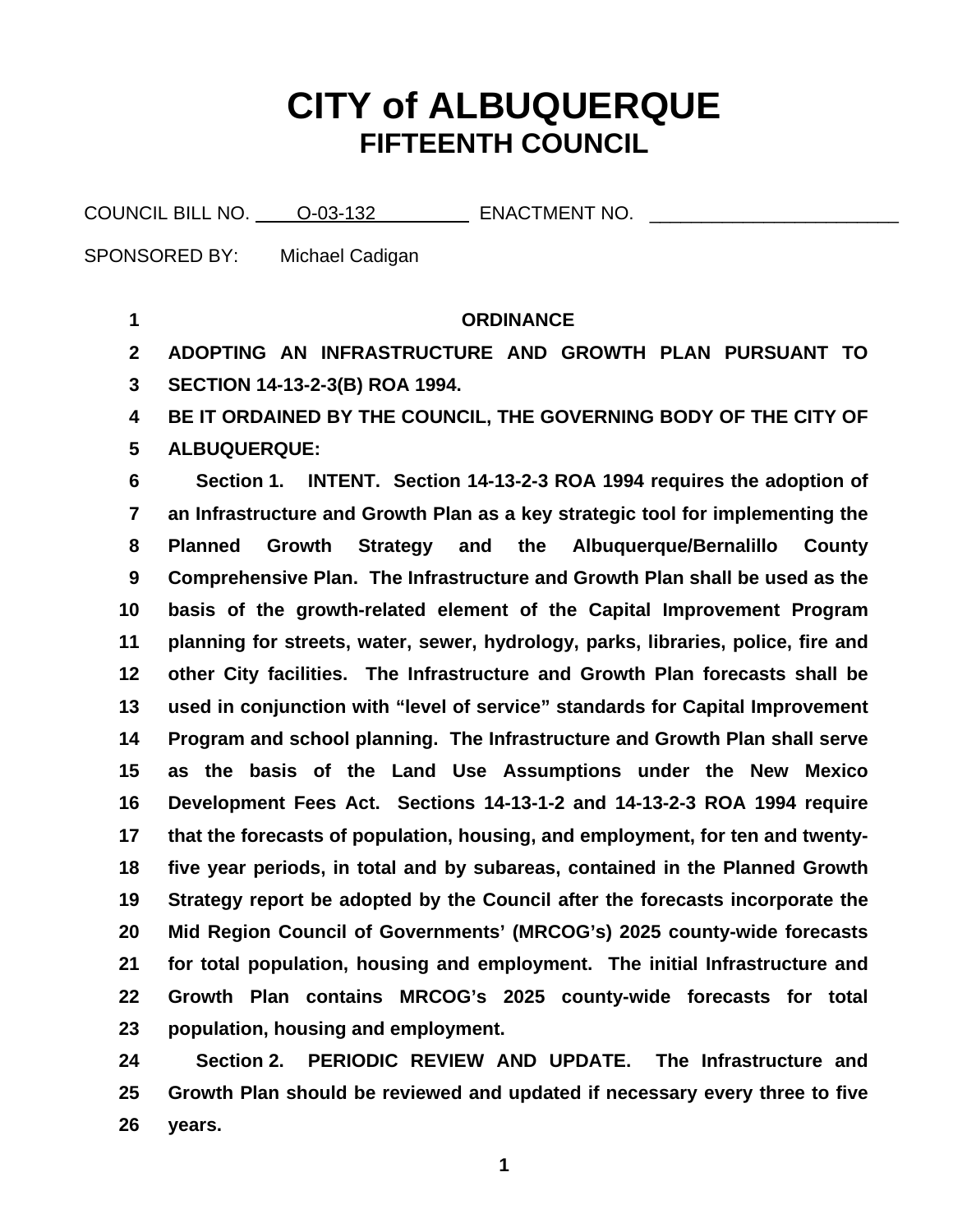**Section 3. INFRASTRUCTURE AND GROWTH PLAN.** 

 **The attached tables contain the initial Infrastructure and Growth Plan for population (Exhibit 1), housing (Exhibit 2), and employment (Exhibit 3). The tables are incorporated herein and shall be compiled as part of the Revised Ordinances of Albuquerque, New Mexico, 1994.** 

 **Section 4. SEVERABILITY CLAUSE. If any section, paragraph, sentence, clause, word or phrase of this ordinance is for any reason held to be invalid or unenforceable by any court of competent jurisdiction, such decision shall not affect the validity of the remaining provisions of this ordinance. The Council hereby declares that it would have passed this ordinance and each section, paragraph, sentence, clause, word or phrase thereof irrespective of any provision being declared unconstitutional or otherwise invalid.** 

 **Section 5. COMPILATION. This ordinance shall be incorporated in and made part of the Revised Ordinances of Albuquerque, New Mexico, 1994.** 

 **Section 6. EFFECTIVE DATE. This ordinance shall take effect five days after publication by title and general summary.**

- 
- X:\SHARE\Legislation\Fifteen\o-132fin.doc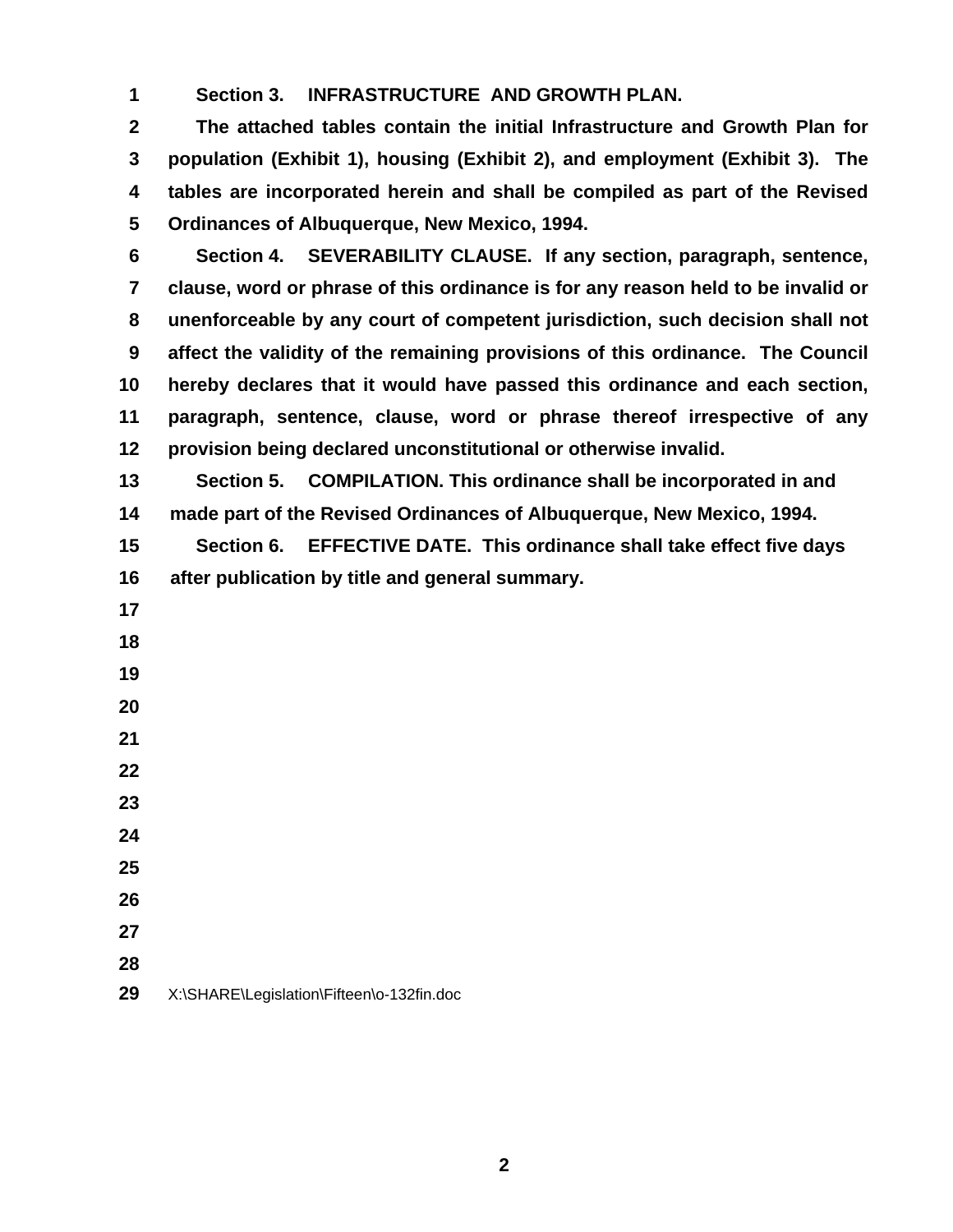### **EXHIBIT 1**

## **Infrastructure and Growth Plan Distribution of Population in 2000, 2010 & 2025**

|                                         | 2000    | 2010                  |                                          | 2025                  |                                          | <b>Population Growth</b><br>2000-2025 |                                          |
|-----------------------------------------|---------|-----------------------|------------------------------------------|-----------------------|------------------------------------------|---------------------------------------|------------------------------------------|
| <b>Subarea</b>                          |         | <b>Scenarios</b>      |                                          | <b>Scenarios</b>      |                                          | <b>Scenarios</b>                      |                                          |
|                                         |         | <b>Vacant</b><br>Land | <b>Centers &amp;</b><br><b>Corridors</b> | <b>Vacant</b><br>Land | <b>Centers &amp;</b><br><b>Corridors</b> | <b>Vacant</b><br>Land                 | <b>Centers &amp;</b><br><b>Corridors</b> |
| 1-City boundaries<br>through 1959       | 258,663 | 263,614               | 263,504                                  | 271,609               | 270,482                                  | 12,946                                | 11,819                                   |
| 2-City boundaries 1960-<br>1979         | 121,502 | 133,484               | 128,486                                  | 147,323               | 145,451                                  | 25,821                                | 23,949                                   |
| 3-City boundaries 1980 to<br>present    | 69,918  | 110,510               | 111,953                                  | 133,252               | 135,756                                  | 63,334                                | 65,838                                   |
| 4-County North Valley                   | 13,746  | 14,087                | 14,134                                   | 15,133                | 15,341                                   | 1,387                                 | 1,595                                    |
| 5-County South Valley                   | 33,307  | 33,482                | 33,461                                   | 37,886                | 37,489                                   | 4,579                                 | 4,182                                    |
| 6-County Pajarito                       | 2,019   | 1,996                 | 1,996                                    | 2,740                 | 2,165                                    | 721                                   | 146                                      |
| 7-City/County Volcano<br>Cliffs/Horizon | 5       | 1,301                 | 1,292                                    | 1,401                 | 2,615                                    | 1,396                                 | 2,610                                    |
| 8-City/County Atrisco                   | 9,672   | 17,868                | 18,857                                   | 23,556                | 22,988                                   | 13,884                                | 13,316                                   |
| 9-City/County North Abq<br>Acres        | 11,328  | 15,875                | 15,615                                   | 20,202                | 20,076                                   | 8,874                                 | 8,748                                    |
| 10-Planned Communities                  | 40      | 39                    | 39                                       | 22,941                | 26,849                                   | 22,901                                | 26,809                                   |
| 11-County other NE                      | 2,904   | 3,007                 | 3,014                                    | 2,952                 | 2,950                                    | 48                                    | 46                                       |
| 12-County other SE                      | 6,175   | 5,186                 | 4,933                                    | 6,958                 | 4,830                                    | 783                                   | $-1,345$                                 |
| 13-County other NW                      | 3,092   | 3,097                 | 5,249                                    | 3,734                 | 7,496                                    | 642                                   | 4,404                                    |
| 14-County other SW                      | 2,971   | 4,923                 | 4,921                                    | 13,509                | 9,118                                    | 10,538                                | 6,147                                    |
| 15-County other East<br>Mountains       | 17,557  | 18,814                | 18,775                                   | 21,286                | 20,853                                   | 3,729                                 | 3,296                                    |
| 16-Native American<br>Communities       | 3,779   | 4,332                 | 5,379                                    | 5,281                 | 5,272                                    | 1,502                                 | 1,493                                    |
| <b>Grand Total</b>                      | 556,678 | 631,615               | 631,608                                  | 729,763               | 729,731                                  | 173,085                               | 173,053                                  |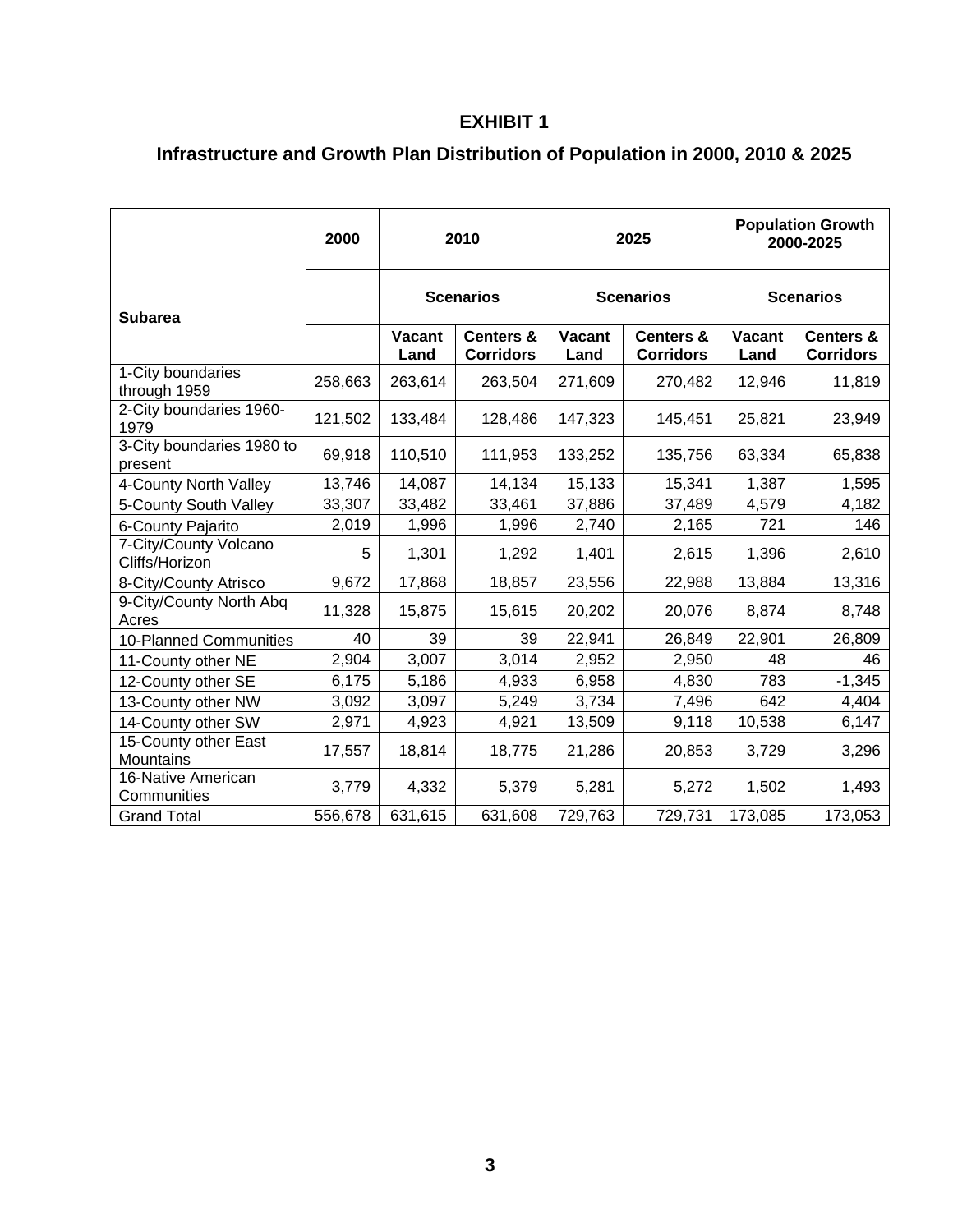#### **EXHIBIT 2**

## **Infrastructure and Growth Plan Distribution of Housing in 2000, 2010 & 2025**

|                                         | 2000    | 2010                  |                                          | 2025                  |                                          | <b>Housing Growth</b><br>2000-2025 |                                          |
|-----------------------------------------|---------|-----------------------|------------------------------------------|-----------------------|------------------------------------------|------------------------------------|------------------------------------------|
| <b>Subarea</b>                          |         | <b>Scenarios</b>      |                                          | <b>Scenarios</b>      |                                          | <b>Scenarios</b>                   |                                          |
|                                         |         | <b>Vacant</b><br>Land | <b>Centers &amp;</b><br><b>Corridors</b> | <b>Vacant</b><br>Land | <b>Centers &amp;</b><br><b>Corridors</b> | <b>Vacant</b><br>Land              | <b>Centers &amp;</b><br><b>Corridors</b> |
| 1-City boundaries<br>through 1959       | 118,728 | 124,561               | 124,078                                  | 133,240               | 133,268                                  | 14,512                             | 14,540                                   |
| 2-City boundaries 1960-<br>1979         | 53,547  | 59,887                | 57,680                                   | 68,057                | 67,435                                   | 14,510                             | 13,888                                   |
| 3-City boundaries 1980 to<br>present    | 26,485  | 44,714                | 45,465                                   | 56,004                | 56,861                                   | 29,519                             | 30,376                                   |
| 4-County North Valley                   | 5,643   | 5,981                 | 5,986                                    | 6,609                 | 6,628                                    | 966                                | 985                                      |
| 5-County South Valley                   | 11,835  | 12,308                | 12,304                                   | 14,423                | 14,213                                   | 2,588                              | 2,378                                    |
| 6-County Pajarito                       | 663     | 668                   | 668                                      | 988                   | 757                                      | 325                                | 94                                       |
| 7-City/County Volcano<br>Cliffs/Horizon | 3       | 510                   | 507                                      | 564                   | 1,054                                    | 561                                | 1,051                                    |
| 8-City/County Atrisco                   | 3,576   | 6,849                 | 7,760                                    | 10,200                | 9,488                                    | 6,624                              | 5,912                                    |
| 9-City/County North Abq<br>Acres        | 4,075   | 6,138                 | 5,993                                    | 8,593                 | 8,255                                    | 4,518                              | 4,180                                    |
| 10-Planned Communities                  | 18      | 18                    | 18                                       | 8,967                 | 10,979                                   | 8,949                              | 10,961                                   |
| 11-County other NE                      | 1,332   | 1,392                 | 1,396                                    | 1,402                 | 1,402                                    | 70                                 | 70                                       |
| 12-County other SE                      | 2,064   | 1,692                 | 1,615                                    | 2,485                 | 1,614                                    | 421                                | $-450$                                   |
| 13-County other NW                      | 1,276   | 1,298                 | 2,141                                    | 1,553                 | 3,071                                    | 277                                | 1,795                                    |
| 14-County other SW                      | 1,044   | 1,046                 | 1,046                                    | 4,491                 | 2,729                                    | 3,447                              | 1,685                                    |
| 15-County other East<br>Mountains       | 7,423   | 8,033                 | 8,023                                    | 9,186                 | 9,020                                    | 1,763                              | 1,597                                    |
| 16-Native American<br>Communities       | 1,362   | 1,604                 | 2,015                                    | 2,033                 | 2,031                                    | 671                                | 669                                      |
| <b>Grand Total</b>                      | 239,074 | 276,699               | 276,695                                  | 328,795               | 328,805                                  | 89,721                             | 89,731                                   |